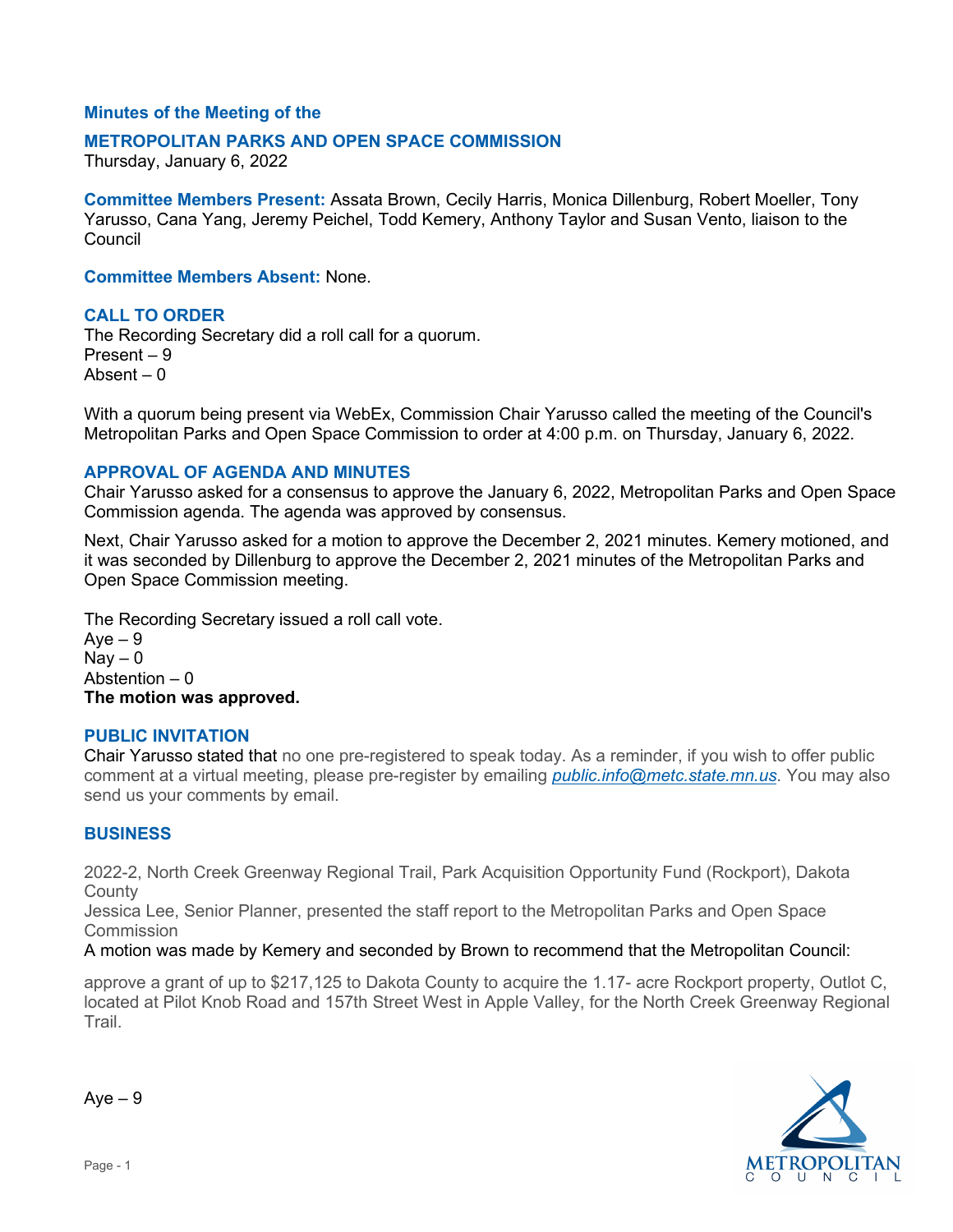#### $\text{Nav} - 0$ Abstention  $-0$ **The motion was approved.**

Chair Tony Yarusso asked a clarifying question about the funding source for this request. Ms. Lee responded that Council staff are using up previous years' funding and this grant would use a mix of old funds from Parks and Trails Legacy Fund and Council funds. Al Singer noted that the parcel was incorrectly referred to as Outlot C in the staff report posted for MPOSC, and the correct name is Outlot B. The proposed action was amended to reflect this correction.

## **INFORMATION**

Regional Parks Bonding Program, Fiscal Year 2023 Projects and Equity Highlights, Part 2 of 2 Jessica Lee, Senior Planner, presented the staff report to the Metropolitan Parks and Open Space Commission

Scott County, Cedar Lake Farm – Alysa Delgado Misfeldt Kemery commented on the tent pads and accessibility, commends Scott County's foresight.

Bloomington, Hyland-Bush-Anderson - Renae Clark Dillenburg requested clarification on the change and placement of the play structures.

Ms. Clark described the 3 play structures.

Kemery asked if the play areas are ADA compliant.

Ms. Clark explained the plans to have portions of the play structures include increased accessibility. Some access is limited due to grass and other surfaces.

Carver County, Lake Waconia - Marty Walsh

Harris inquired about the perspective of the proposed visitors center in the design rendering.

Mr. Walsh described that the perspective was from the water, with the foreground dock leading up to the building and an elevated overlook.

#### Dakota County, Spring Lake Park Reserve - Jeff Bransford

Taylor requested more information on Dakota County's efforts to interpret the historical-cultural significance of this site.

Mr. Bransford explained the efforts to develop interpretive plans with stories, history, and ecology all tied together. He said he'd share the interpretive plans with the Commissioners.

#### Minneapolis Park & Recreation Board, 5 projects - Adam Arvidson No questions

After the information item presentation Chair Yarusso asked a procedural question regarding the final allocation amounts, how the Commission will be informed of these final projects, and the timing of budget amendment. Ms. Lee estimated that a budget amendment will be done sometime in July 2022. Mr. Mullin offered to provide more information to the Chair offline.

# **REPORTS**

**Chair:**